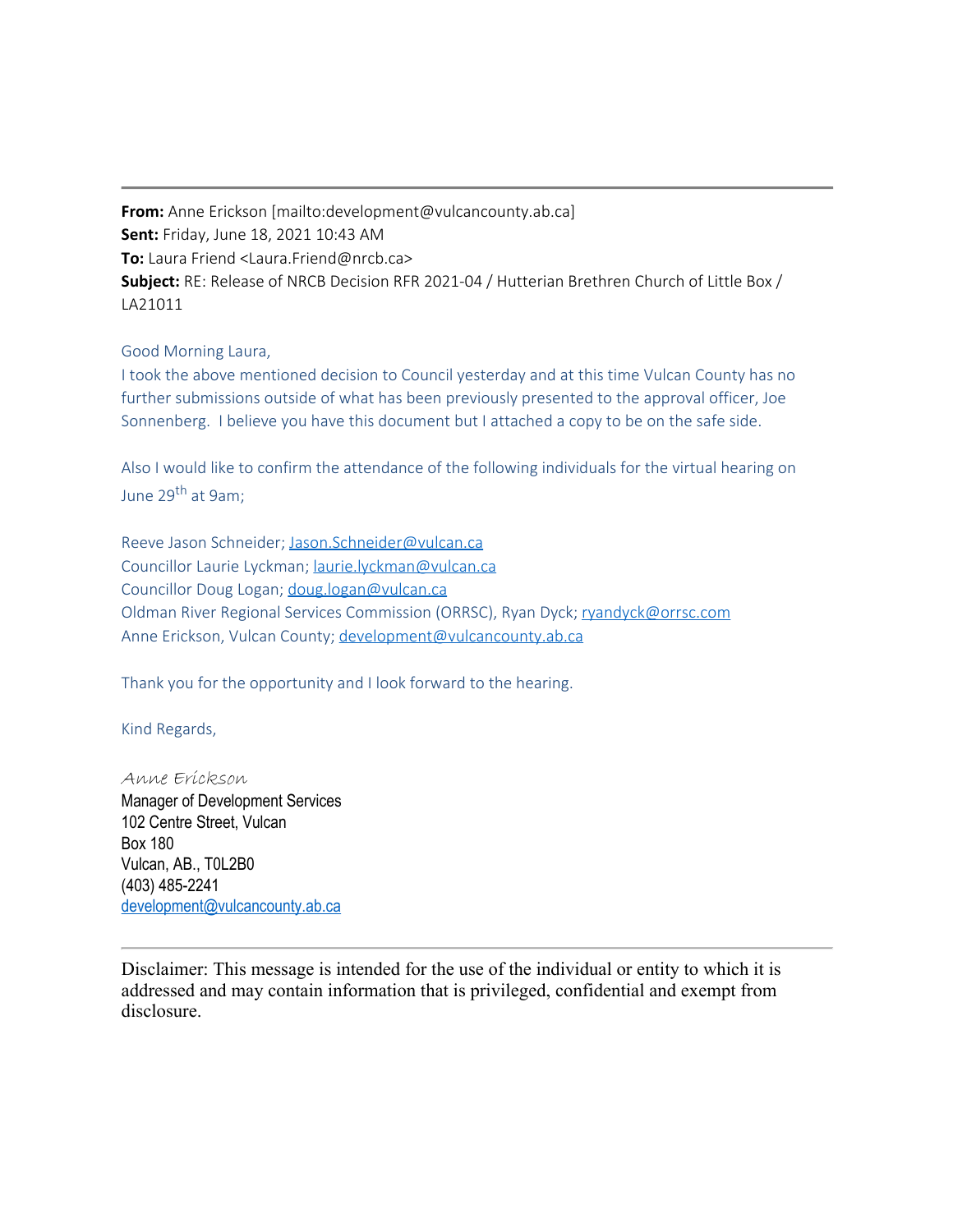

P.O. BOX 180 VULCAN, ALBERTA T0L 2B0

TELEPHONE: 1-403-485-2241 TOLL FREE: 1-877-485-2299 FAX: 1-403-485-2920 www.vulcancounty.ab.ca

April 8, 2021

Joe Sonnenberg National Resources Conservation Board 100, 5401 – Avenue S Lethbridge, Alberta T1J 4V6 [joe.sonnenberg@nrcb.ca](mailto:joe.sonnenberg@nrcb.ca)

## **Re: Hutterian Brethren Church of Little Bow., LA21011, NE 32-14-25 W4M**

Dear Joe Sonnenberg,

We received your letter and the information package regarding the Hutterian Brethren Church of Little Bow application LA21011, for the expansion of the chicken layer operation and manure storage on the  $E^{1}/_{2}$  32-14-25W4M.

The referral notification requested the following information;

1. Is your application consistent with your Municipal Development Plan?

**No, the application falls within the Confined Feeding Operation exclusion zone (Municipal Development Plan Bylaw No. 2012-003). The MDP does not allow for new CFO's or the expansion of CFO's.**

- 2. Are there planning type documents incorporated by reference in the MDP that apply to the area covered in the application? **No**
- 3. What is the land zoning for the application type and surrounding areas (1600m)? **Within Vulcan County the land use district is Rural General, however the M.D. of Willow Creek is within the 1600 metres referenced.**
- 4. Does the application meet the required municipal setbacks? **The application did not include setback distances and therefore Vulcan County cannot confirm if the project is in compliance with our setback requirements which are 38.1 metres from the centre line of the road and 7.6 metres from the property lines.**

After reviewing the referral, Vulcan County Council requests the NRCB host a local public hearing prior to deciding on this application.